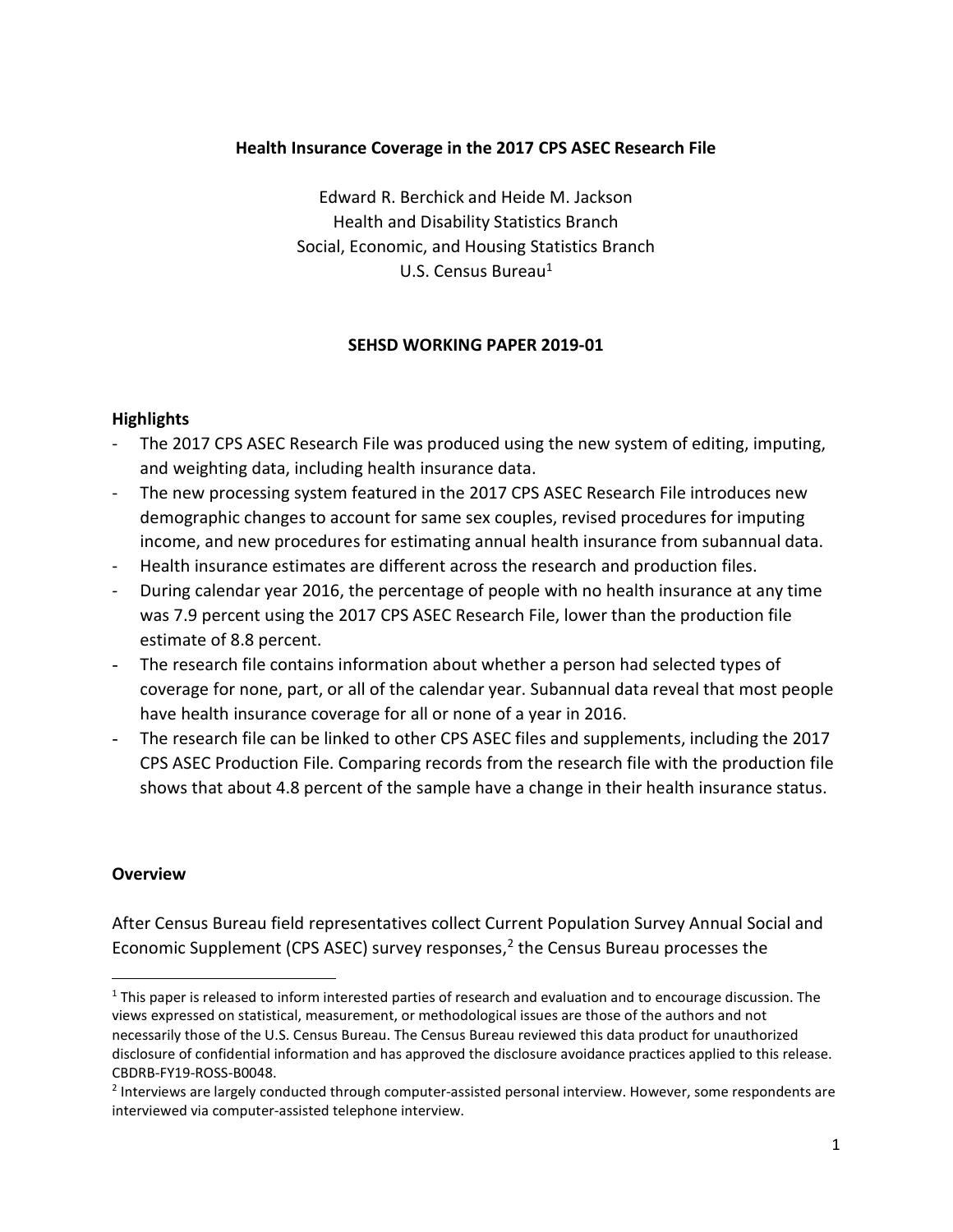information into a data file that can provide a nationally-representative snapshot of the U.S. population.<sup>3</sup> Specifically, the Census Bureau uses a series of statistical programs to resolve logically inconsistent answers (clean), fill in missing or incomplete information (impute), and account for survey sampling (weight). Collectively, these efforts are known as data processing.

Revisions to the data processing system were informed by over a decade of research and evaluation. Prior research identified limitations related to health insurance content in the CPS ASEC and suggested that improvements to the questionnaire and processing would produce higher quality estimates of health insurance coverage. After a decade of research showing that the CPS ASEC captured less health insurance coverage in comparison with other federal surveys (Hess et al., 2001; Kenney & Lynch, 2010; Pascale, 1999), the Census Bureau introduced a redesigned questionnaire in the 2014 survey. Data based on the new questionnaire became available during the traditional fall release (e.g., Smith & Medalia, 2014, 2015; Barnett & Vornovitsky, 2016; Barnett & Berchick, 2017; Berchick, Hood, & Barnett, 2018). However, to release these data in this timely manner, the Census Bureau used the existing processing system, which could not fully incorporate the richer information contained in the redesigned questionnaire.

The 2017 CPS ASEC Research File builds on the redesigned questionnaire and debuts the revised data processing system. That is, the Census Bureau has produced two CPS ASEC data files for this survey year. The first file is the 2017 CPS ASEC Production File which used existing programs of cleaning, imputing, and weighting the data.<sup>4</sup> The second file, the 2017 CPS ASEC Research File, introduces a new method of estimating coverage which builds from subannual estimates to determine whether a person was covered at any point in the previous calendar year, and refines the methods by which respondents' data are cleaned, imputed and weighted to better reflect the rich economic and demographic data collected by the CPS ASEC. As most health insurance coverage questions concern the previous calendar year, coverage estimates in both 2017 CPS ASEC files corresponds to coverage in 2016.

In this working paper, we describe key changes implemented in the new processing system and present health insurance coverage estimates from the 2017 CPS ASEC Research File and 2017 CPS ASEC Production File.

 $\overline{a}$ 

<sup>&</sup>lt;sup>3</sup> For information on confidentiality protection, sampling error, nonsampling error, and definitions in the Current Population Survey, see <https://www2.census.gov/programs-surveys/cps/techdocs/cpsmar17.pdf>.

<sup>&</sup>lt;sup>4</sup> This file was released in September 2017. We use the term "production file" to more clearly distinguish it from the research file, but the file has not been formally labeled as such.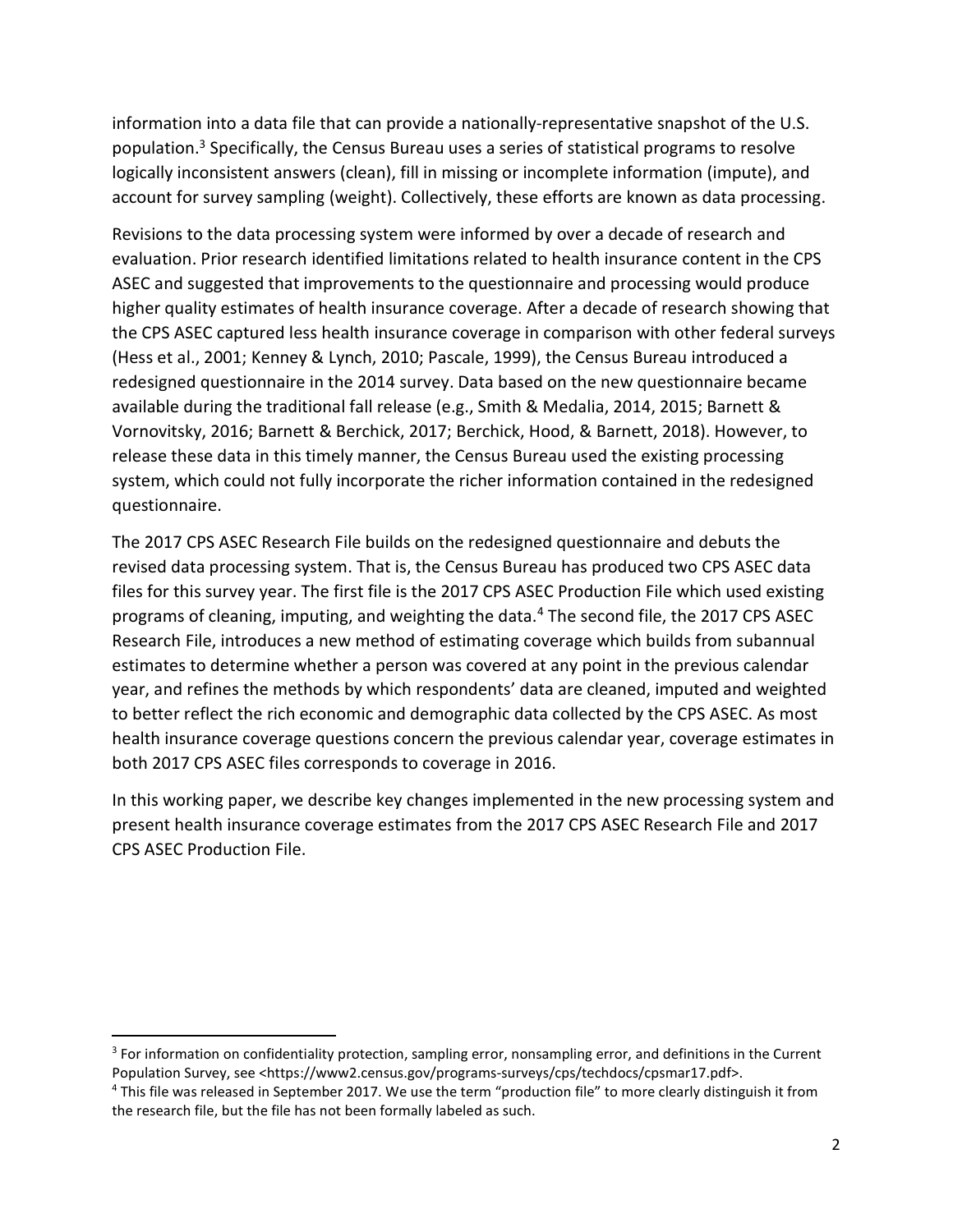## Key Differences Between the Production and Research Files

The 2017 CPS ASEC Research File differs from the 2017 CPS ASEC Production File in three key ways. Specifically, the files differ with respect to (1) the population that the health insurance estimates describe; (2) the imputation process for households with incomplete and missing data; and (3) the availability of subannual measures to capture when in the calendar year a person had health insurance coverage. The research file and production file also include different types of coverage in their definitions of public, private, and military coverage. We discuss each of these high-level changes below.

The file also contains a number of new variables related to types of coverage that a person held at the time of interview and Marketplace coverage (including whether the premium was subsidized), as well as alternative measures of medical expenditures. The imputation procedure for subjective health status was also improved. A discussion of these additional changes lies outside the scope of the present working paper, but some information about these variables is available in the Data User Notes for Health Insurance, Health Status, and Medical Expenditures Content (<https://www.census.gov/data/datasets/time-series/demo/income-poverty/dataextracts.html>).

# Universe for Health Insurance Content

In the production file, prior-year health insurance coverage information is available for all people. In the research file, however, prior-year information is not provided for a small number of infants who were born after the end of the prior calendar year. For example, a child born in January 2017 could neither be insured nor uninsured during 2016, but would be present in the household at the time of 2017 ASEC interview (and, therefore, could be currently insured or uninsured).<sup>5</sup>

When comparing estimates between the production and research files later in this working paper, we present two sets of comparisons. First, we compare the production estimates of health insurance coverage with the research file estimates. Second, we compare estimates after removing information from respondents born after the end of the prior calendar year.

## Imputation Procedure

In both the production and research file, cases with missing health insurance information have values allocated to them through hotdeck imputation. Hotdeck imputation refers to a process by which we match a case with a missing value to an observation that is most similar to them

<sup>&</sup>lt;sup>5</sup> In the CPS ASEC, weighted estimates correspond to the population as of March of the survey year. Therefore, the weighted estimates of the total number of people with and without insurance will slightly differ from other population estimates.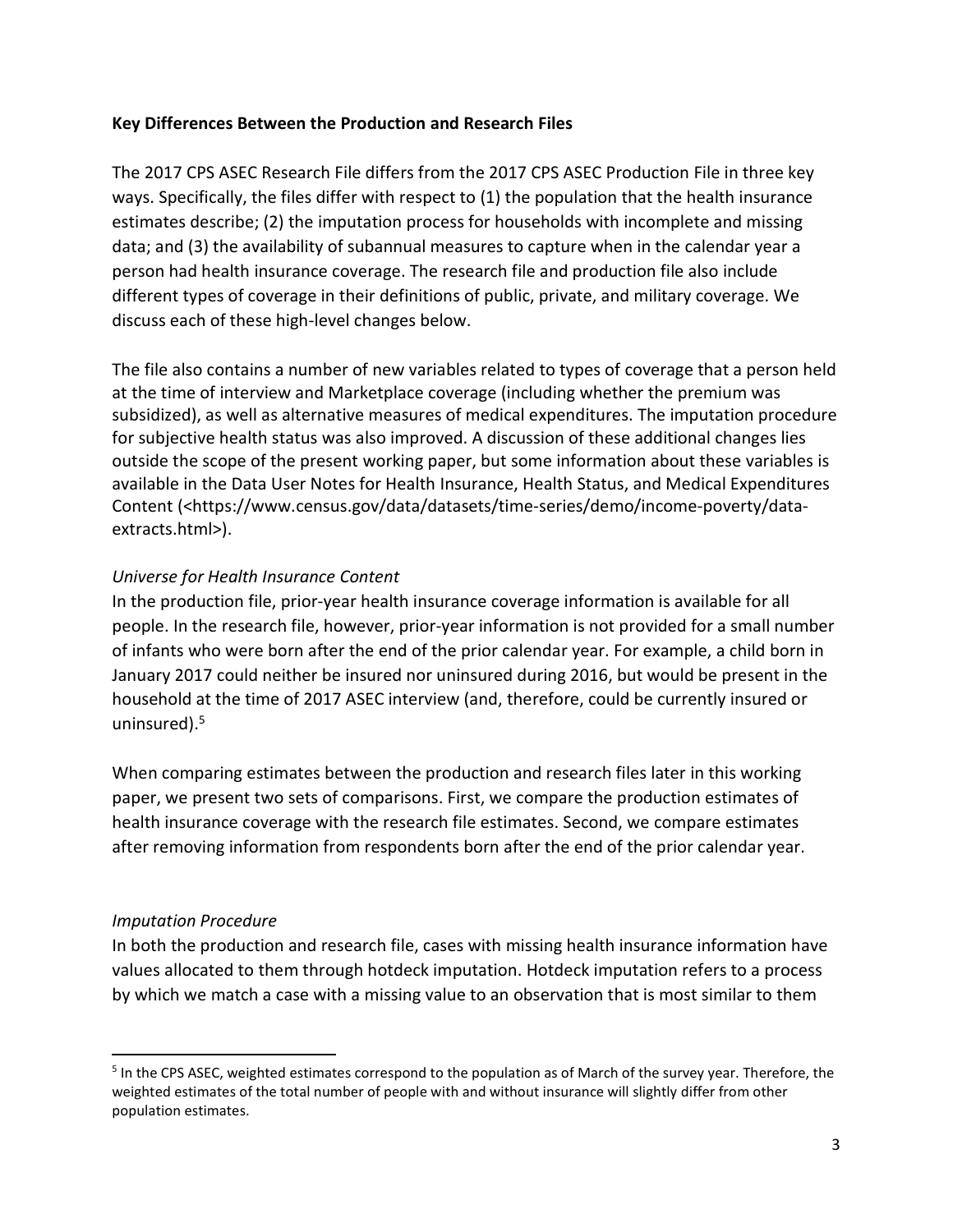on other observed characteristics. (See Andridge and Little, 2010 for more information about this imputation method.)

In the production file, hotdeck imputation was done at the individual level, separately for each insurance type, and without consideration of other coverage types reported or imputed for an individual or others within their household. This approach has the disadvantages of allowing improbable combinations of dual coverage and of allowing people who likely share coverage to have different coverage types.

In the research file, the imputation procedure starts by identifying people within a household who are eligible to share insurance coverage. These people are grouped together as a health insurance unit (HIU) (see State Health Access Data Assistance Center, 2012 for more information). If a person is missing information but another person within their HIU has data reported, the person with missing data is assumed to have the same coverage information as the person with reported data. If all people within a health insurance unit are missing data, hotdeck imputation matches a health insurance unit with missing data to a similar health insurance unit with reported data. In both procedures, all health insurance information is imputed simultaneously. This has the advantage of allowing imputed data to better match reported data for individuals and for health insurance units.

Moreover, the imputation procedure in the research file includes a wider range of characteristics than the procedures in the current production file. These characteristics address many limitations noted by prior research (see Davern, 2007) and make the imputation strategy more robust to a changing health insurance landscape. As a result of these two changes, the distribution of coverage and coverage types should be similar for comparable cases with missing information and cases with reported information.

# Subannual Measures

Although CPS ASEC collects coverage information at the subannual level, the production file does not contain any information about the duration of coverage during the calendar year.

To offer a balance between providing subannual health insurance data while ensuring respondents' confidentiality, the public-use 2017 ASEC research file contains a limited number of variables that indicate whether a person was covered for none, some, or all of the previous calendar year (in this case, 2016). Such subannual information is provided for any coverage, as well as for private coverage, government coverage, and Medicaid. However, subannual data are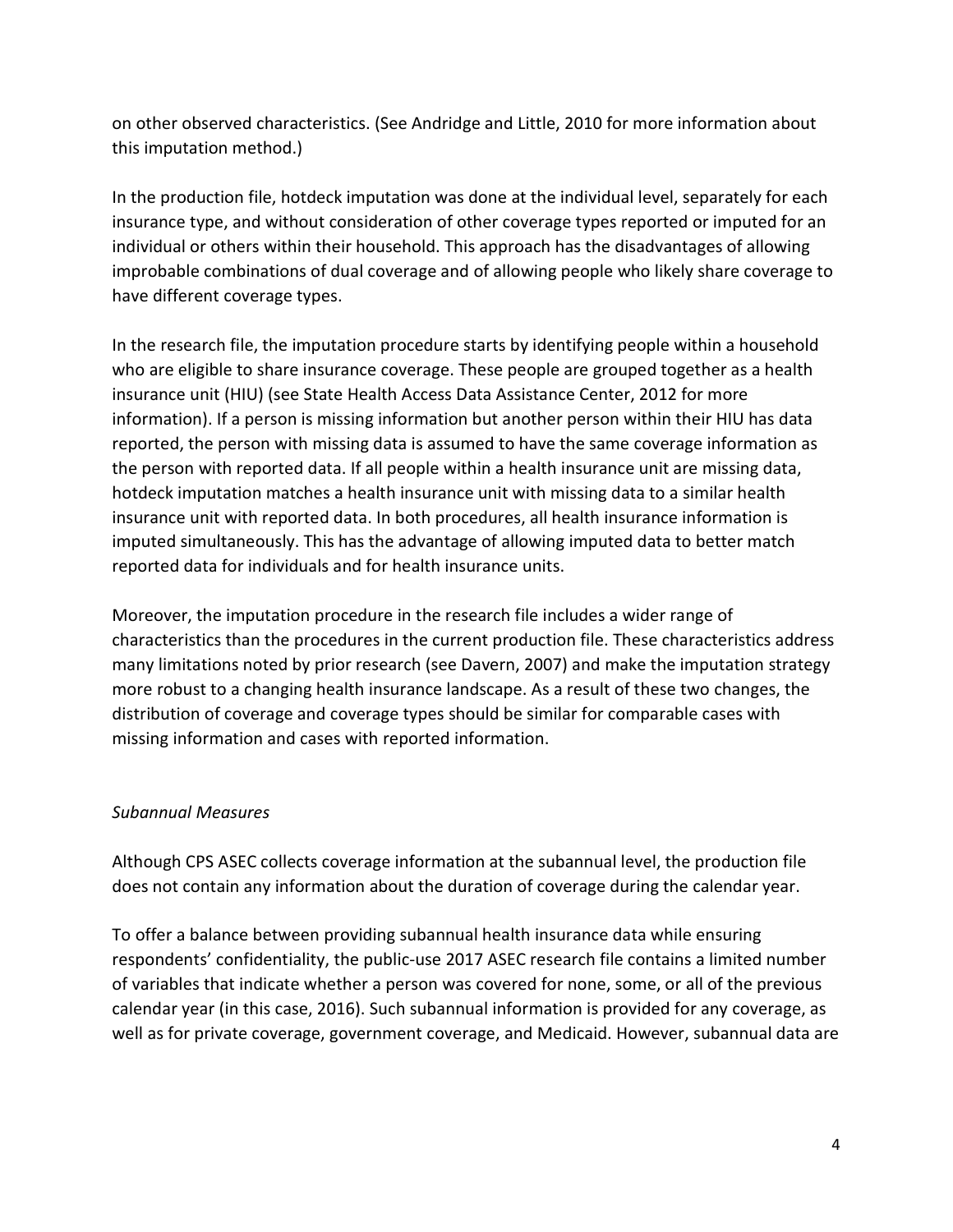used internally when determining whether or not a person had any health insurance coverage during the calendar year.<sup>6</sup>

# Interpretation of Survey Responses

The CPS ASEC health insurance questionnaire asks respondents whether they had any type of health insurance coverage, who else was covered by that insurance, and when (between January of the prior calendar year and the month of interview) this coverage was held. With the adaptive design of the questionnaire to help report their coverage, persons could report their coverage in a multitude of ways.

To release the data in a timely fashion, the production file had to be mapped to the preredesign data structure, which necessitated some simplifying assumptions regarding the coverage reported. The research file considers more nuanced information when considering reports.

# Definitions of Key Health Insurance Types

 $\overline{a}$ 

In the production file, people are considered to have government coverage if they have coverage through Medicare, Medicaid or military health insurance coverage. In the production file, all types of military coverage were considered to be government insurance because using the processing system necessitated combining these types of coverage.

The research file allows these types of coverage to be distinguished from one another. People are considered to have government coverage if they have coverage through Medicare, Medicaid, or the VA / CHAMPVA. The research file also contains new variables allowing users to identify the types of military coverage. For more information on these changes, please see USER NOTE.

With these differences in mind, the remainder of this working paper provides high-level estimates to highlight estimates from 2017 CPS ASEC Research File and compare them with estimates from the 2017 CPS ASEC Production File.

<sup>6</sup> The Census Bureau is currently considering ways to make additional subannual information available to researchers and policymakers in a way that sufficiently protects respondents' privacy and confidentiality. Evaluation is ongoing and these evaluations will be posted to the Census Bureau website when they are available. See in the Data User Notes for Health Insurance, Health Status, and Medical Expenditures Content (<https://www.census.gov/data/datasets/time-series/demo/income-poverty/data-extracts.html>) for additional details.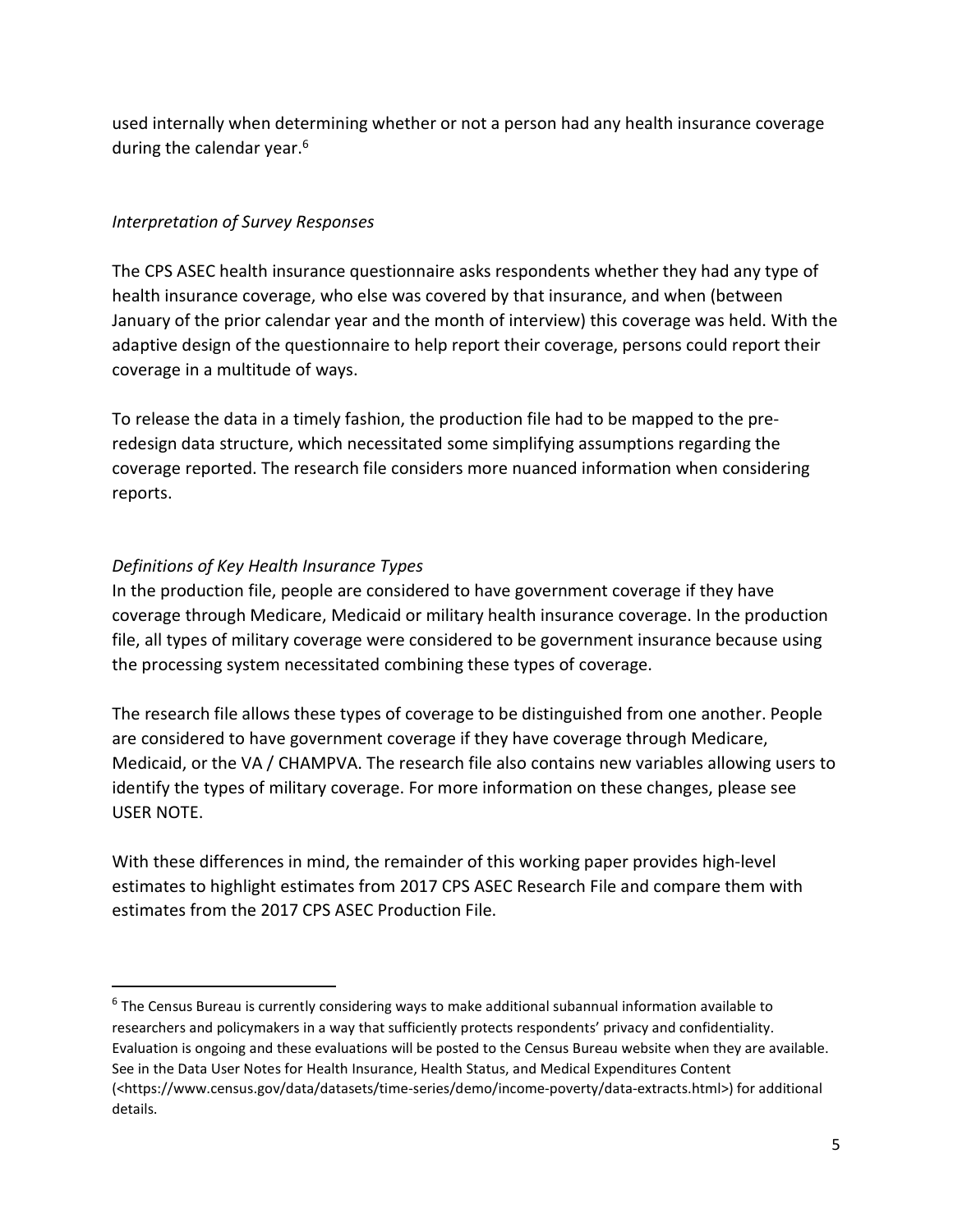## Key Estimates

## Annual Estimates of Coverage

Table 1 compares the percentage of people with health insurance coverage in 2016 as estimated by the 2017 CPS ASEC Production File and by the 2017 CPS ASEC Research File.

The health insurance coverage rate in the 2017 research file is higher than in the production file. More specifically, the research file estimates 92.1 percent of people had health insurance coverage at some point in 2016, while the production file estimates 91.2 percent of people had coverage during this time period. The prevalence of coverage types also changed between files. The percentage of people who only had private coverage was higher in the research file than in the production file, while the percentage of people with government coverage during 2016 was lower in the research file.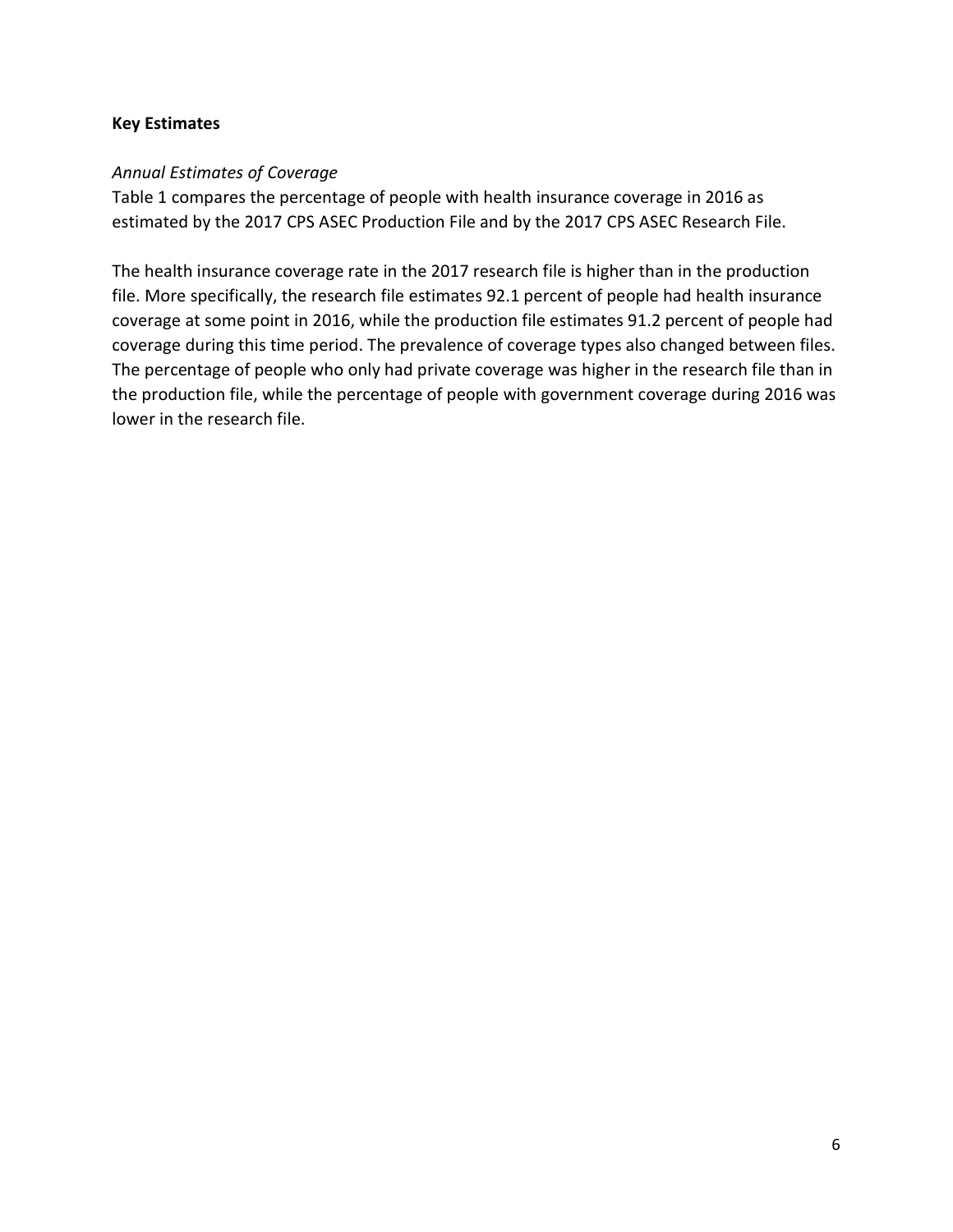#### Table 1. Health Insurance Coverage Numbers and Rates by Type of Coverage and Data File Source: 2016

| Table 1. Health Insurance Coverage Numbers and Rates by Type of Coverage and Data File Source: 2016 |                  |                         |                           |                      |                  |                                                                                  |                           |                           |                       |                           |
|-----------------------------------------------------------------------------------------------------|------------------|-------------------------|---------------------------|----------------------|------------------|----------------------------------------------------------------------------------|---------------------------|---------------------------|-----------------------|---------------------------|
|                                                                                                     |                  |                         |                           |                      |                  |                                                                                  |                           |                           | Difference (RF-P)     |                           |
| Coverage type                                                                                       |                  | 2017 Research File (RF) |                           |                      |                  |                                                                                  |                           |                           |                       |                           |
|                                                                                                     |                  |                         |                           |                      |                  | 2017 Production File (P)<br>MOE <sup>1</sup> (±)<br>MOE <sup>1</sup> (±)<br>Rate | Number                    | Rate                      |                       |                           |
|                                                                                                     | Number           | MOE <sup>1</sup> (±)    | Rate                      | MOE <sup>1</sup> (±) | Number           |                                                                                  |                           |                           |                       |                           |
|                                                                                                     |                  |                         |                           |                      |                  |                                                                                  |                           |                           |                       |                           |
|                                                                                                     | 319,794          | 119                     | $\boldsymbol{\mathsf{x}}$ | X                    | 320,372          | 96                                                                               | $\boldsymbol{\mathsf{x}}$ | $\boldsymbol{\mathsf{x}}$ | $-578*$               | $\times$                  |
|                                                                                                     | 294,657          | 534                     | 92.1                      | 0.2                  | 292,320          | 541                                                                              | 91.2                      | 0.2                       | $2,337*$              | $0.9*$                    |
|                                                                                                     |                  |                         |                           |                      |                  |                                                                                  |                           |                           |                       |                           |
|                                                                                                     | 217,638          | 1139                    | 68.1                      | 0.4                  | 216,203          | 1,145                                                                            | 67.5                      | 0.4                       | $1,435*$              | $0.6*$                    |
| Any private plan <sup>2,3</sup>                                                                     |                  | 1241                    | 55.1                      | 0.4                  | 178,455          | 1,130                                                                            | 55.7                      | 0.4                       | $-2,318*$             | $-0.6*$                   |
| Employment-based <sup>2</sup>                                                                       | 176,137          |                         |                           |                      | 51,961           | 874                                                                              | 16.2                      | 0.3                       | $-14,142*$            | $-4.4*$                   |
| Direct-purchase <sup>2</sup>                                                                        | 37,819           | 698                     | 11.8                      | 0.2                  |                  |                                                                                  | $\times$                  | X                         | X                     | $\boldsymbol{\mathsf{X}}$ |
|                                                                                                     | 8,129            | 455                     | 2.5                       | 0.1                  | Х                | X                                                                                |                           |                           |                       |                           |
| Any government plan <sup>2,4</sup>                                                                  | 110,714          | 978                     | 34.6                      | 0.3                  | 119,361          | 1,018                                                                            | 37.3                      | 0.3                       | $-8,646*$             | $-2.6*$                   |
|                                                                                                     |                  |                         | 16.9                      | 0.1                  |                  | 396                                                                              | 16.7                      |                           | 560*                  | 0.2                       |
|                                                                                                     | 53,932           | 405                     |                           |                      | 53,372           |                                                                                  |                           | 0.1                       |                       |                           |
|                                                                                                     | 60,461           | 963                     | 18.9                      | 0.3                  | 62,303           | 931                                                                              | 19.4                      | 0.3                       | $-1,843*$             | $-0.5*$                   |
| Military excluding TRICARE <sup>2,5</sup>                                                           | 3,054            | 174                     | 1.0                       | 0.1                  | $\times$         | $\times$                                                                         | Χ                         | $\times$                  | Χ                     | $\boldsymbol{\mathsf{X}}$ |
| Military including TRICARE                                                                          | 10,951<br>25,137 | 499<br>498              | 3.4<br>7.9                | 0.2<br>0.2           | 14,638<br>28,052 | 575<br>519                                                                       | 4.6<br>8.8                | 0.2<br>0.2                | $-3,687$<br>$-2,915*$ | $-1.1*$<br>$-0.9*$        |

X Not applicable.

\* Changes between the estimates are statistically different from zero at the 90 percent confidence level.

<sup>1</sup>A margin of error (MOE) is a measure of an estimate's variability. The larger the MOE in relation to the size of the estimate, the less reliable the estimate. This number, when added to and subtracted from the estimate, forms the 90 percent confidence interval. MOEs shown in this table are based on standard errors calculated using replicate weights. For more information, see "Standard Errors and Their Use" at <www2.census.gov/library/publications/2018/demo/p60-264sa.pdf>.

<sup>2</sup>The estimates by type of coverage are not mutually exclusive; people can be covered by more than one type of health insurance during the year.

<sup>3</sup>In the production file, private health insurance includes coverage provided through an employer or union, coverage purchased directly by an individual from an insurance company, or coverage through someone outside the household. In the research file, private health insurance also includes TRICARE.

4 In the research file, government health insurance coverage includes Medicaid, Medicare, CHAMPVA (Civilian Health and Medical Program of the Department of Veterans Affairs), as well as care provided by the Department of Veterans Affairs and the military. In the production file, government health insurance also includes TRICARE.

<sup>5</sup>Military health care includes CHAMPVA, as well as care provided by the Department of Veterans Affairs and the military.

<sup>6</sup>Individuals are considered to be uninsured if they do not have health insurance coverage for the entire calendar year.

Source: U.S. Census Bureau, 2017 Current Population Survey Annual Social and Economic Supplement and 2017 Current Population Survey Annual Social and Economic Supplement Research File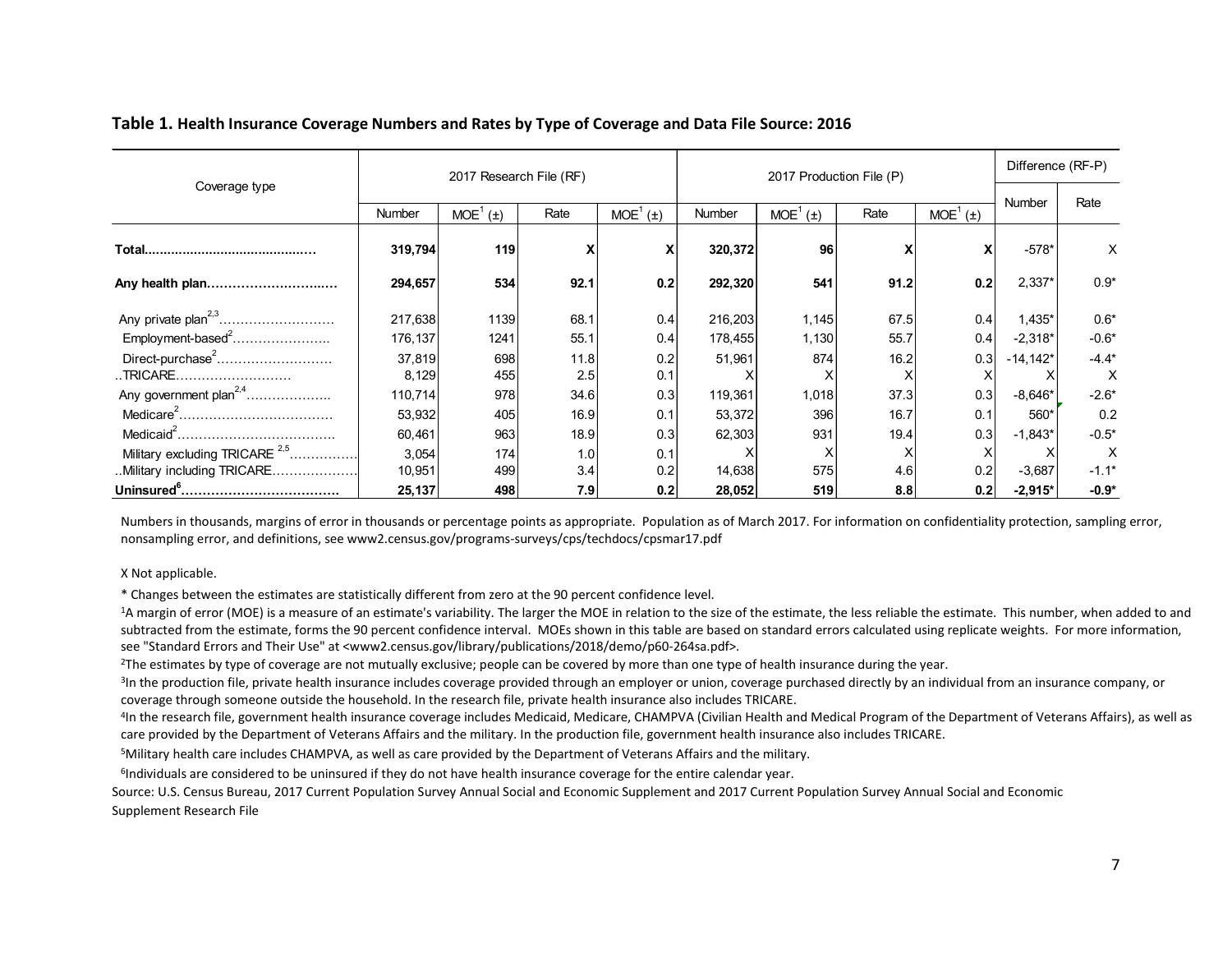Importantly, as noted earlier, these two estimates correspond to two slightly different populations. The research file excludes infants who were born before the time of interview but before the end of the 2016 calendar year. To highlight that these differences are not exclusively driven by differences in population of interest, Table A1 in the appendix replicates Table 1 but excludes this population of infants from the production file. With this comparison, the percentage of people with any coverage, private coverage, and public coverage differs between files once again.

As the data collected from respondents does not differ between the production and research files, these improvements to estimates of overall coverage rates are likely attributable to changes in the data processing system.<sup>7</sup> Therefore, we now turn to estimates that highlight key aspects of changes to the processing system.

## Changes in Cases Insurance Coverage

 $\overline{a}$ 

The production and research files can be linked to CPS Basic and other CPS supplements, as well as to each other. Data users who do this file-to-file linkage will see that some respondents' health insurance status and/or type of coverage differs between the two files. Table 2 summarizes the percent of cases that experienced a change in that health insurance type for cases with health insurance information in both files. <sup>8</sup>

# Table 2. Person-level Differences in Health Insurance Coverage between the 2017 CPS ASEC Production File and 2017 CPS ASEC Research File

|                                     | % With Change | % Without Change |
|-------------------------------------|---------------|------------------|
| Insured                             | 4.8           | 95.2             |
| Private Insurance                   | 9.2           | 90.8             |
| <b>Employer Sponsored Insurance</b> | 10.6          | 89.4             |
| Direct Purchase                     | 8.1           | 91.9             |
| Government Coverage                 | 8.4           | 91.6             |
| Medicare                            | 1.5           | 98.5             |
| Medicaid                            | 7.2           | 92.8             |
| <b>Military Coverage</b>            | 2.4           | 97.6             |
|                                     |               |                  |

Source: U.S. Census Bureau, 2017 Current Population Survey Annual Social and Economic Supplement and 2017 Current Population Survey Annual Social and Economic Supplement Research File

Overall, approximately 4.8% percent of the sample changed from having coverage during the calendar year to not having coverage during the calendar year or vice versa. Changes in an

 $7$  Due to stochastic nature of matching in hotdeck imputation, there may be minor differences between two files using the same processing system due to chance.

<sup>&</sup>lt;sup>8</sup> Not all cases have health insurance information across the production and research files due to a change in universe across files and changes to in-sample criteria.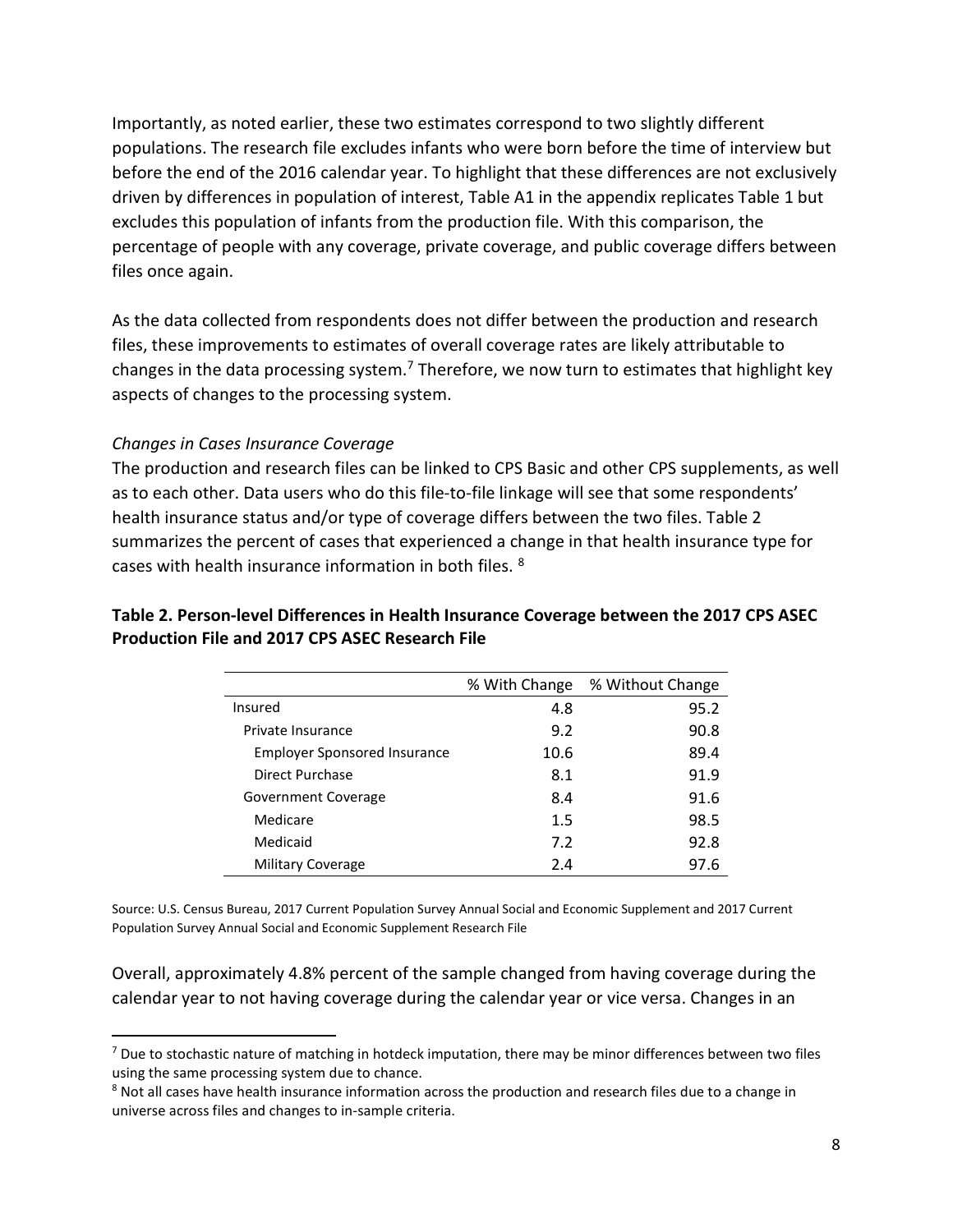individual's insurance coverage status may have occurred for a number of reasons. First, cleaning program changes allowed use of more information about respondents and their other question responses to help assign them a particular insurance type when information was incomplete or inconsistent. Second, changes to demographic and economic characteristics have affected the variables used to match cases as part of imputation procedures. Third, other refinements made to the imputation procedure allowed more respondent characteristics to be used when imputing health insurance coverage.

### Differences in Outcomes for Imputed Cases

Population-level and person-level differences are expected in light of improvements to the way in which various questionnaire reports are prioritized and missing/incomplete data are imputed. People who had their health insurance information fully imputed were more likely to be classified as having health insurance coverage in the research file relative to the production file. In the research file, there is also a notable decline in the percentage of imputed cases that had both private and public coverage during 2016. In the research file, 9.5% of imputed cases had private and public coverage while in the production file, 20.3% of imputed cases had private and public coverage. Table 3 summarizes these findings.

|                                                       |                                  | Research File <sup>1</sup> |                               |                 |                                  | Production File <sup>1</sup> |                                  |                 |
|-------------------------------------------------------|----------------------------------|----------------------------|-------------------------------|-----------------|----------------------------------|------------------------------|----------------------------------|-----------------|
|                                                       | <b>Full Supplement</b><br>Impute |                            | Non-Full<br>Supplement Impute |                 | <b>Full Supplement</b><br>Impute |                              | Non-Full<br>Supplement<br>Impute |                 |
|                                                       | %                                | SE <sup>2</sup>            | %                             | SE <sup>2</sup> | %                                | SE <sup>2</sup>              | %                                | SE <sup>2</sup> |
| Any Coverage<br>Private Coverage <sup>3</sup><br>Only | 91.6<br>56.0                     | 0.2<br>0.4                 | 92.3<br>55.7                  | 0.1<br>0.2      | 86.8<br>48.6                     | 0.3<br>0.5                   | 92.6<br>55.7                     | 0.1<br>0.2      |
| Public Coverage <sup>3</sup><br>Only                  | 26.1                             | 0.4                        | 26.2                          | 0.2             | 17.8                             | 0.3                          | 25.4                             | 0.2             |
| Private and<br><b>Public Coverage</b>                 | 9.5                              | 0.2                        | 10.3                          | 0.1             | 20.3                             | 0.3                          | 11.5                             | 0.1             |

## Table 3. Insurance Coverage in 2016 by Imputation Status between the 2017 CPS ASEC Production File and 2017 CPS ASEC Research File

<sup>1</sup>This table includes information for all respondents in the poverty and health insurance

universes with data in both the research and production files.

<sup>2</sup>SE stands for standard error.

<sup>3</sup>Private and public coverage are defined to be consistent across files. Respondents are classified as having private coverage if they have direct purchase or employer-sponsored coverage. Respondents are classified as having public coverage if they have military, Medicaid, or Medicare coverage.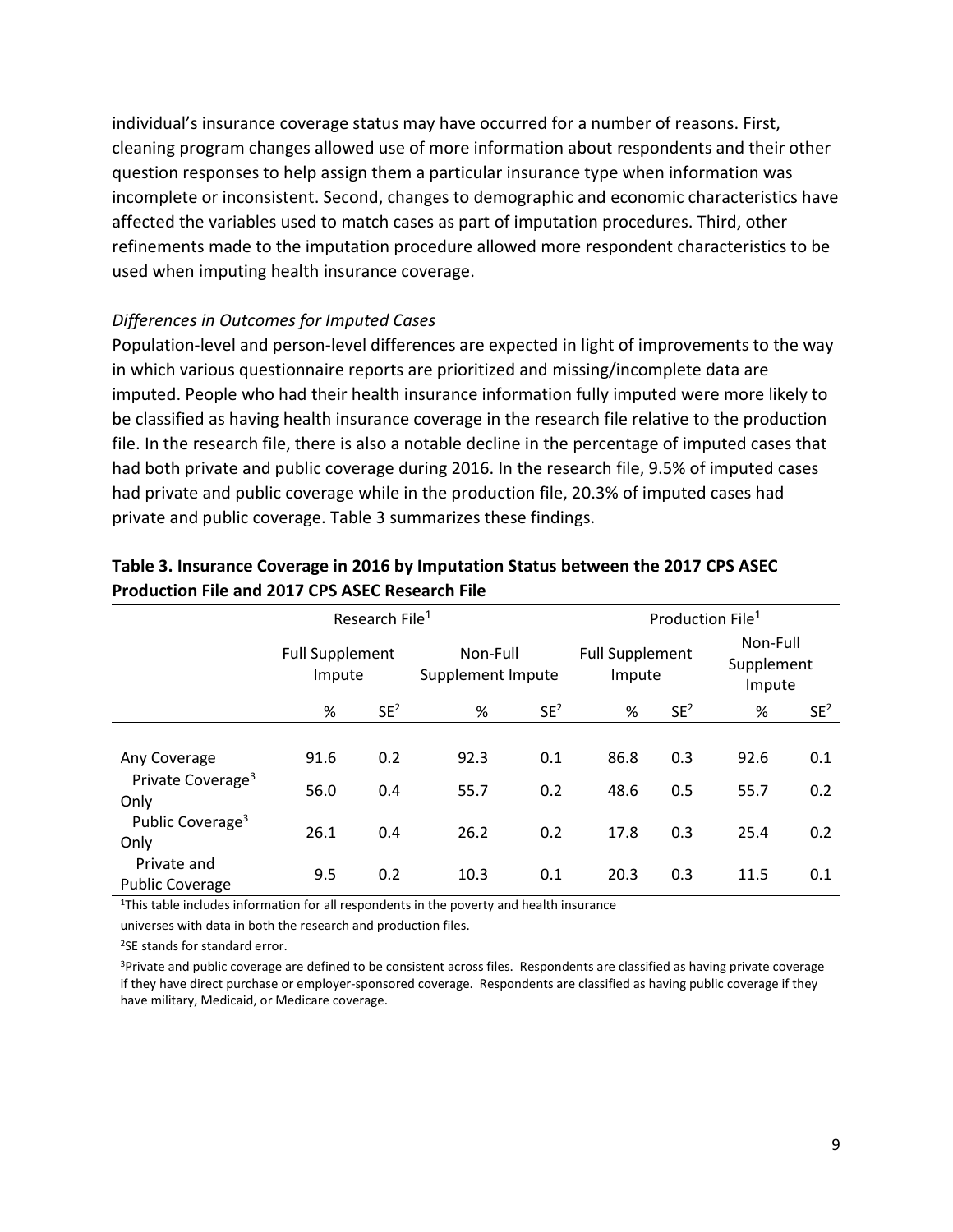This preliminary evaluation suggests that the research file imputations improve data quality. In the research file, differences between reported and imputed cases are smaller than those observed in the production file.

## Subannual Estimates of Coverage

To offer a balance between providing subannual health insurance data while ensuring respondents' confidentiality, the public-use 2017 ASEC research file contains a limited number of variables that indicate whether a person was covered for none, some, or all of the previous calendar year (in this case, 2016). Such subannual information is provided for any coverage, as well as for private coverage, government coverage, and Medicaid. Table 4 summarizes these frequencies and shows that, only a small percentage of people (less than 5 percent) had coverage for only part of the year.

|                                  |           |                 | Duration of Health Insurance Coverage |                 |               |                 |
|----------------------------------|-----------|-----------------|---------------------------------------|-----------------|---------------|-----------------|
|                                  | No months |                 | 1-11 months                           |                 | All 12 months |                 |
|                                  | %         | SE <sup>3</sup> | %                                     | SE <sup>3</sup> | %             | SE <sup>3</sup> |
| Any coverage                     | 7.9       | 0.1             | 4.2                                   | 0.1             | 88.0          | 0.1             |
| Private Coverage <sup>1</sup>    | 31.9      | 0.2             | 3.7                                   | 0.1             | 64.4          | 0.2             |
| Government Coverage <sup>2</sup> | 65.4      | 0.2             | 2.6                                   | 0.1             | 32.0          | 0.2             |
| Medicaid                         | 81.1      | 0.2             | 2.2                                   | 0.1             | 16.7          | 0.2             |

## Table 4. Duration of Selected Types of Health Insurance Coverage, 2016

<sup>1</sup> Includes employer-based, direct-purchase, and TRICARE coverage

2 Includes Medicare, Medicaid, and VA/CHAMPVA coverage

<sup>3</sup> SE stands for standard error.

Source: U.S. Census Bureau, 2017 Current Population Survey Annual Social and Economic Supplement and 2017 Current Population Survey Annual Social and Economic Supplement Research File

## **Conclusion**

The Census Bureau has made a number of refinements to data cleaning, imputation, and weighting procedures in the CPS ASEC. These changes, reflected in the 2017 CPS ASEC Research File have affected estimates of health insurance coverage. Early evaluation suggests that the data processing changes have improved data quality, but additional evaluation is ongoing.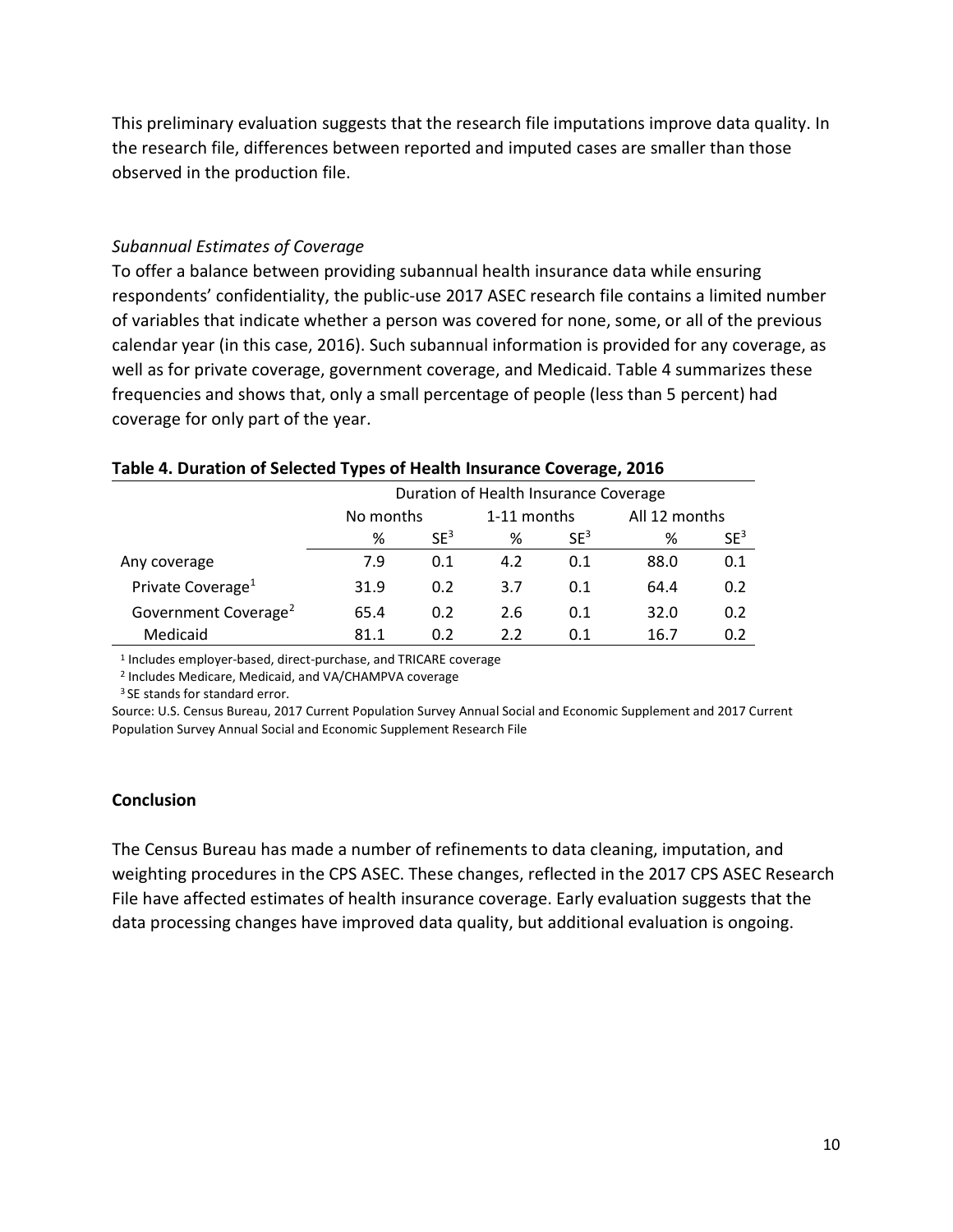## References

Andridge, R.R., and R.J.A. Little. 2010. "A Review of Hot Deck Imputation for Survey Nonresponse." International Statistical Review 78(1):40-64.

Barnett, J.C., and E.R. Berchick. 2017. Health Insurance Coverage in the United States: 2016. Government Printing Office: Washington, DC.

Barnett, J.C., and M.S. Vornovitsky. 2016. Health Insurance Coverage in the United States: 2015. Government Printing Office: Washington, DC.

Berchick, E.R., E. Hood, and J. C. Barnett. 2018. Health Insurance Coverage in the United States: 2017. Government Printing Office: Washington, DC.

Davern, M, H. Rodin, L.A. Blewett, and K.T. Call. 2007. "Are the Current Population Survey uninsurance estimates too high? An examination of the imputation process." Health Services Research 42(5): 2038-2055.

Hess, J., J. Moore, J. Pascale, J. Rothgeb, and C. 2001. "The effects of person-level versus household-level questionnaire design on survey estimates and data quality." Public Opinion Quarterly 65(4): 574-584.

Kenney, G., and V. Lynch. 2010. "Monitoring children's health insurance coverage under CHIPRA using federal surveys." In Databases for Estimating Health Insurance Coverage for Children: A Workshop Summary. Washington, DC: The National Academies Press.

Pascale, J. 1999. "Methodological Issues in Measuring the Uninsured." Proceedings of the Seventh Health Survey Research Methods Conference, pp. 167–173.

Smith, J.C., and C. Medalia. 2014. Health Insurance Coverage in the United States: 2013. Government Printing Office: Washington, DC.

Smith, J.C., and c. Medalia. 2015. Health Insurance Coverage in the United States: 2014. Government Printing Office: Washington, DC.

State Health Access Data Assistance Center. 2012. "Defining Family for Studies of Health Insurance Coverage." Issue Brief #27. Minneapolis, MN: University of Minnesota.